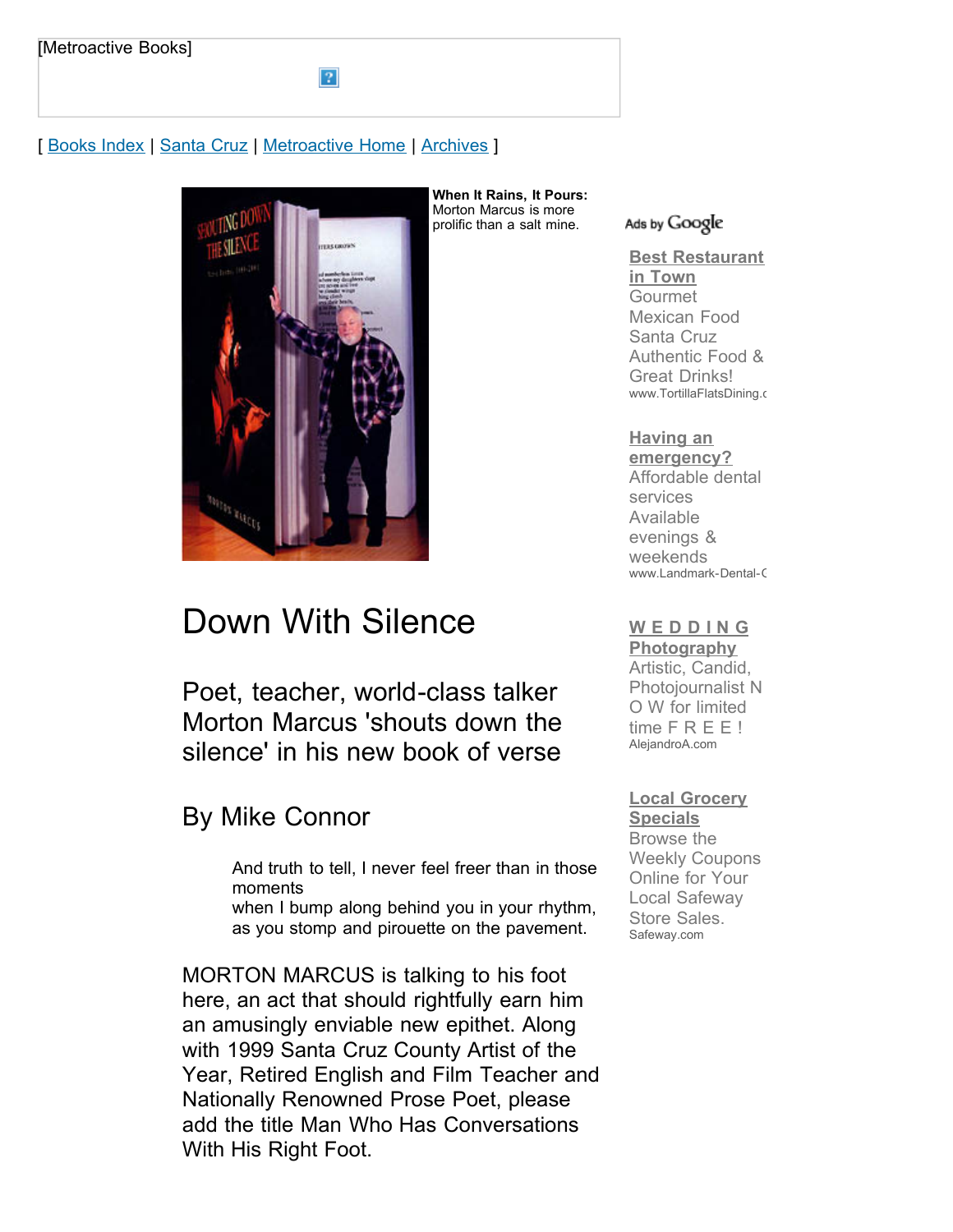Widely acclaimed for his prose poetry, Marcus has also been laying down some of his most personal musings in verse form and publishing them in literary journals around the country. Coming out on the heels of his latest book of prose poetry, released earlier this year, Marcus' newest volume of poems, *Shouting Down the Silence* (Creative Arts; \$15 paper), is a collection of verse poems written between 1988 and 2001. The lines above are taken from his poem "I Have a Talk With My Right Foot," and it's doubly fitting that this is one of the most rhythmic offerings in the bunch.

"They're some of the most ambitious poems I've written" Marcus enthuses. "It's like a different writer wrote them, because every book I write is different in style and approach than any other."

*Shouting* is divided into four sections. Part 1, titled "Lost Homes," is full of startlingly intimate poems about his personal life, like the frankly titled "My Aloneness" and "My Daughters Grown," where we find Marcus struggling with how to be a father once the girls are grown. "My wife, / who has similar problems with her father, / says I always imagine my daughters / as little girls asleep in that ancient room, / and only when I portray them as women / will we be able to converse in a manner / that will satisfy us all. She's right, / I'm sure, but she's not a father."

Marcus insists the poems are not all literally autobiographical. "What is individual, I must make universal, because in the end the reader wants to read about his or her life, and how this makes their life more important or more understandable."

Part 2 explores Marcus' travels in the Balkans and Greece. Marcus seems to be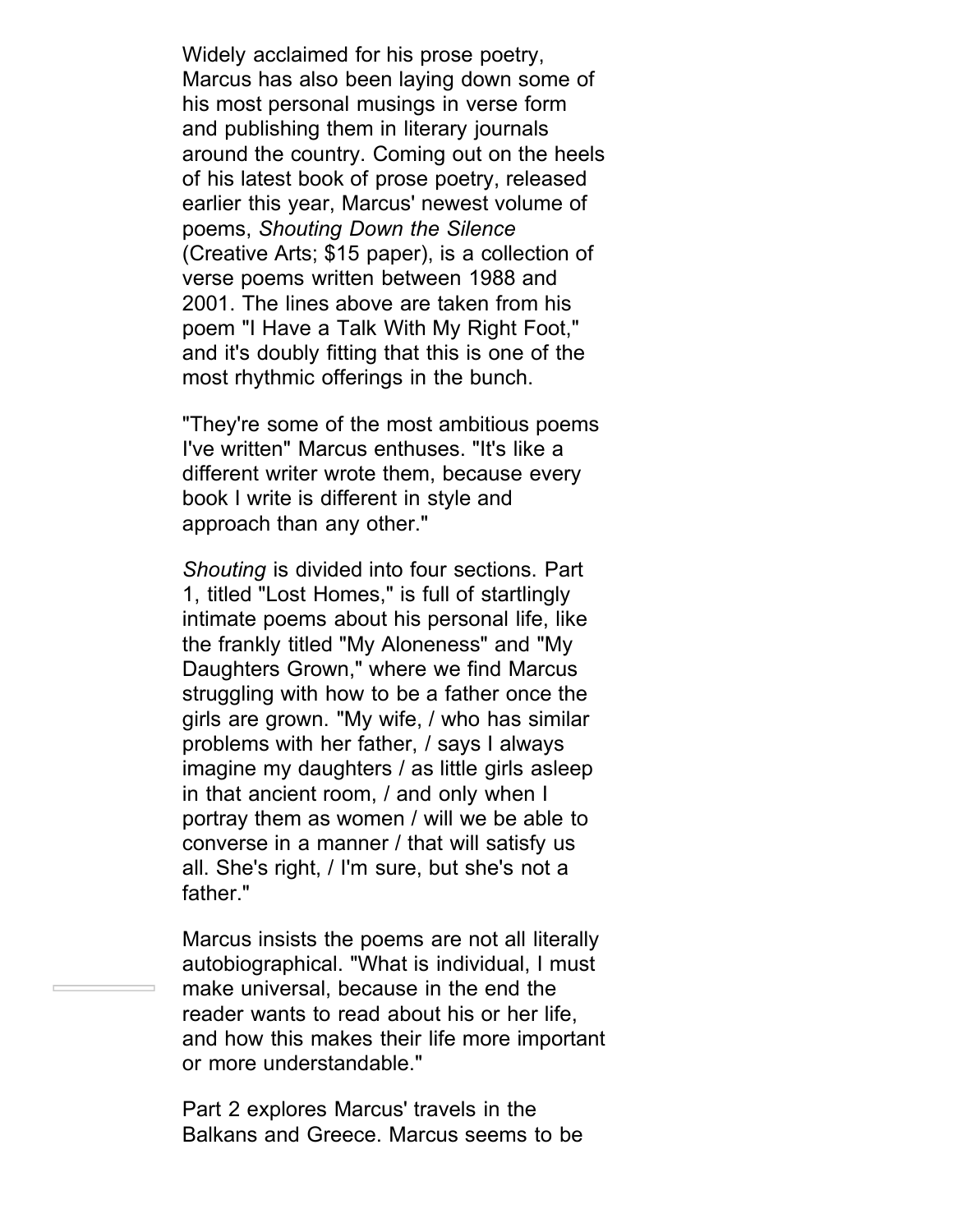at his strongest when he's poking mischievously at the mysteries of the universe, where his poetry is often punctuated by fits of agnostic candor, as in "St. Mark's Cathedral," of which he writes:

> And the droning hymns and humble saints are still barbed in red and green and pray on walls of translucent light, so that all who enter here still imagine they are enclosed in the chamber of a miraculous, bee-blessed flower glowing among all the other flowers in the middle of Paradise. Dome upon dome, and God--where is He? As in a shell game, the pea, hidden beneath this one, that one, or maybe that other one, reveals Him to be nowhere you thought.

Part 3 is, according to Marcus, "the most popular in the book--they're poems about composers, writers and painters and their apocryphal stories, the well-known legends that these writers lived through." Like Robert Schumann's wife, Clara--"I always see her / in her later years, a small German woman / seated before the crouching black beast / of her husband's madness."

Which leads to Part 4, a hodgepodge of poems, some of which represent the most innovative work in the book, both conceptually and lyrically, but feel cramped in verse form. It becomes apparent that the spaciousness of the prose form better fits Marcus' naturally expansive style. But his experimentation with verse pays off, as in the deliciously visceral "Tongue," in which he writes:

> Tongue, wild meat rose surrounded by carrion breath, our one wing struggling to take flight, wing in the head the body grips and won't let fly: Tongue that hisses, Tongue that sings,